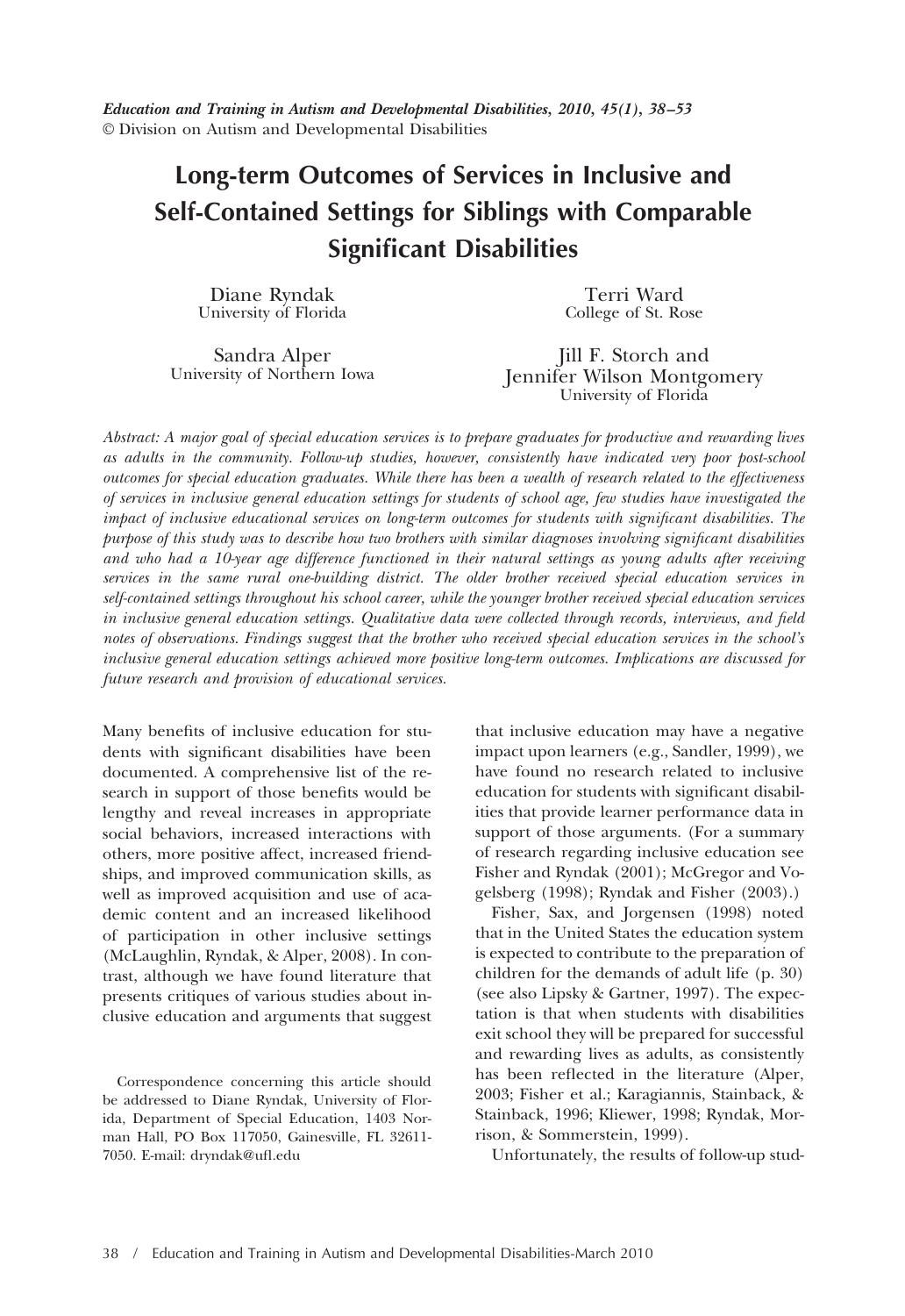ies of graduates of special education consistently reveal dismal outcomes. For example, following graduation, students with significant disabilities typically: (a) are isolated socially, with little contact with persons who do not have disabilities; (b) experience long periods of inactivity; (c) experience a low level of employment and, even when employed, seldom work full time and earn very low wages; (d) live with a parent, guardian, or relative; and (e) rarely are involved in activities outside of the home (e.g., Edgar, 1987; Haring & Lovett, 1990; Johnson et al., 1995). These results are consistent with findings from a comprehensive longitudinal report issued by the National Center on Disability and Social Security Administration in 2000.

With an emphasis on access to general education settings and curricula, accountability, valued membership in peer groups, and facilitation of friendships that may lead to natural support networks, inclusive education has been considered a practice that not only is consistent with civil rights, but also is a way to alleviate the discouraging outcomes for adults with significant disabilities. Although existing research indicates that inclusive education can benefit students with significant disabilities on a short term basis (e.g., Fisher & Meyer, 2002; Ryndak et al., 1999), there have been no follow-up investigations of the lives of adults with significant disabilities who experienced inclusive education for lengthy periods of time. Given the lack of long-term follow-up investigations, it is difficult to determine whether or not persons lead more satisfying lives as a function of educational services in inclusive or segregated settings. This investigation addresses this question by studying how two brothers with similar early diagnoses of significant disabilities functioned through age 17, although they received educational services in different types of settings in the same rural one-building school district.

# **Method**

Two brothers with significant disabilities participated in this qualitative study. These individuals and the methods used to describe their experiences, services, and outcomes across time are described below.

#### *Participants*

Prior to this study, the first author had an ongoing relationship with the brothers and their family for approximately 11 years through the parents' advocacy for the development and implementation of effective services for their sons in inclusive general education settings. Mark and Jim were part of a family of seven (i.e., five children and two parents) who resided in a small town in a rural area of a northeastern state. All five children attended the same one-building public school district in their home town. The brothers had a 10 year age difference and received special education services in different types of settings - the older brother received services in selfcontained special education settings until age 17, while the younger brother received services in inclusive general education settings until age 17. Because of their family relationship, initial diagnoses, and residence in a rural one-building school district, these brothers presented a naturally-occurring opportunity to study the long-term outcomes of special education services provided in different types of settings within the same family, community, and district contexts.

The first brother, Mark, was the eldest of five siblings. At age 3 Mark was considered to be at-risk of having disabilities and began to receive preschool services. At age 4 he was diagnosed as having significant disabilities and received services in self-contained special education settings through age 16. Throughout this time Mark's records indicated minimal to no access to peers without disabilities. However, while in high school at age 17 his access to high school students without disabilities increased to part of the school day. This access continued until the age of 21 when he exited school. Throughout his educational career, Mark was labeled as having mild to moderate cognitive disabilities. At the end of this study, Mark was 28 years old, labeled as having significant disabilities, and receiving jobrelated and personal support through the Medicaid Waiver Program.

The younger brother, Jim, was the fourth of the five siblings. He was identified at birth as being at-risk of having disabilities and thus received early intervention and preschool services starting at four months of age. During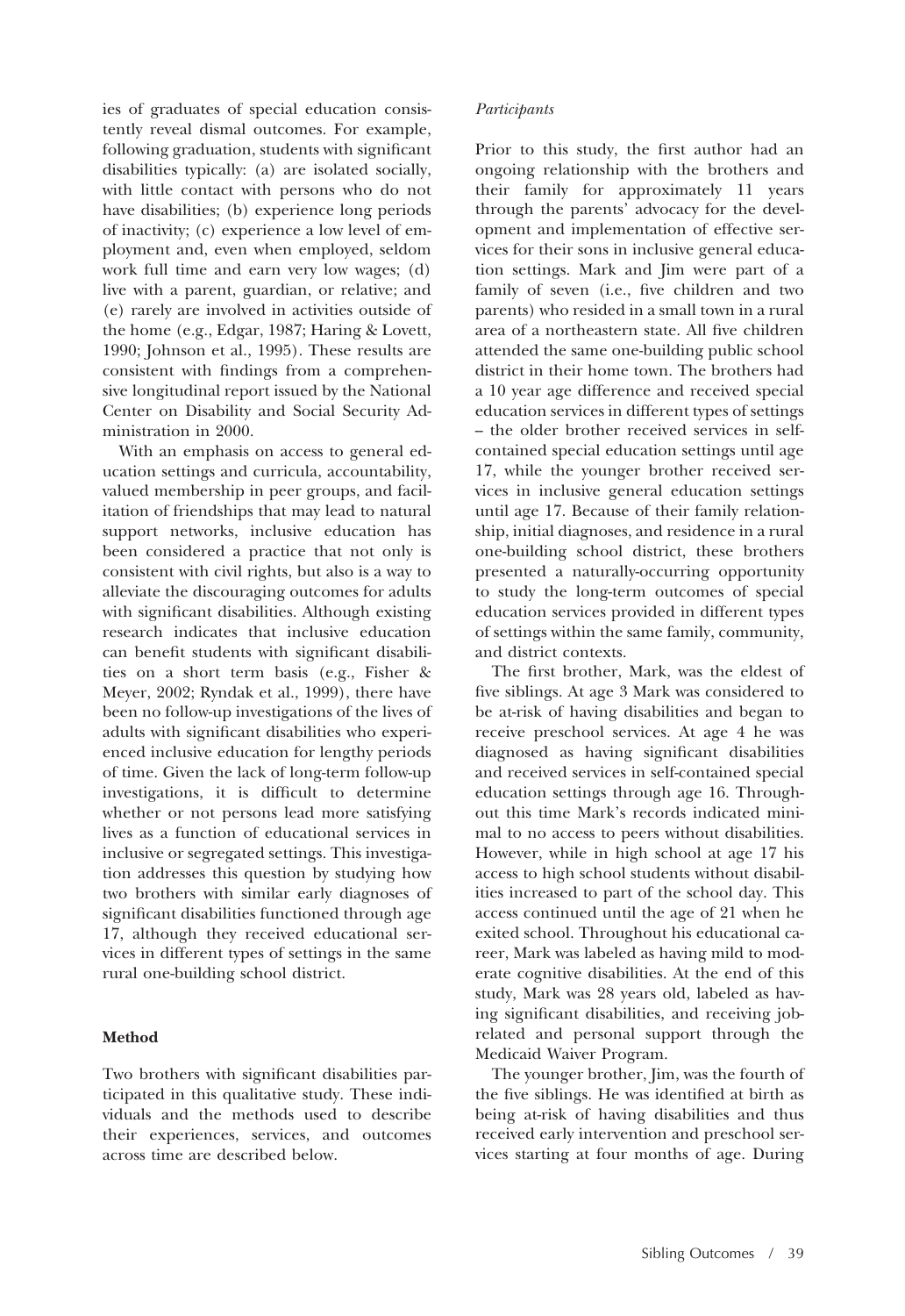his years in preschool he spent part of the week in a self-contained special education class and part of the week in a regular preschool class. From kindergarten through age 17 he continuously was included in general education settings. Throughout his educational career Jim was labeled as having multiple disabilities or moderate cognitive disabilities.

#### *Data Collection*

When Jim was 17 and Mark was 28, four of the co-authors used three qualitative methods to collect information related to their educational experiences and Mark's current performance and support as an adult. First, the coauthors worked with the brothers and their parents to obtain archival data relevant to their educational and adult services, as well as descriptions of the brothers' performance levels over time (Hammersley & Atkinson, 1995; Mason, 1996). These data included records of observations of both brothers periodically conducted by the first author over eleven years, school records, health records, and anecdotal records of numerous school personnel and adult services providers. Second, the co-authors used semi-structured interview protocols to interview the brothers, their parents and, when possible, their current service providers (Kvale, 1996; Mason; Rubin & Rubin, 1995; Strauss & Corbin, 1998). The current service providers for Mark included a paid adult services caregiver, while for Jim this included members of his special education team at school. Third, the co-authors conducted observations of the brothers in their naturallyoccurring contexts (Bogdan & Taylor, 1975; Mason; Patton, 1990; Strauss & Corbin). Observations were conducted of Mark with his adult services caregiver in the community, of Jim across school contexts, and of both brothers with their parents at home.

# *Data Analysis*

The records for each brother were organized chronologically. The set of records for each brother then was read several times by two of the co-authors, and codes were developed related to the content of the records (Kvale, 1996; Rubin & Rubin, 1995; Strauss & Corbin,

1998). These two co-authors independently coded the content of the records, and then met to compare their codes. When differences were found in the manner in which specific content was coded, the two co-authors discussed the differences and agreed upon how the content would be coded (Kvale; Rubin & Rubin; Strauss & Corbin). This sometimes resulted in the addition of a new code, or in clarification of the meaning of an existing code. Once these two co-authors agreed on how the content was coded, the content and codes were shared with two of the other coauthors. If questions arose about any of the codes, these four co-authors met to discuss the issue and reach consensus on the relevant codes for the content. When all of the records were coded, sections with similar codes were grouped and analyzed for meaning (Kvale; Rubin & Rubin; Strauss & Corbin).

Interviews were conducted and audiotaped by four of the researchers. While some interviews were conducted with one individual (e.g., a brother or a service provider), other interviews were conducted with more than one person present. For instance, the brothers' parents participated in a joint interview. Some interviews took two to five hours to complete and were conducted over two to three days. Other interviews (e.g., interviews with the brothers) took one to two hours to complete. Interviews were conducted using guiding questions established in an initial protocol (Creswell, 2003; Kvale, 1996; Rubin & Rubin, 1995; Strauss & Corbin, 1998), but with several probing points per question to encourage the interviewees to give complete answers with meanings that were delineated clearly. Whenever possible, the interviewees were encouraged to expand their answers, give examples that illustrated a point, and reiterate answers in another way in order to clarify their points (Kvale; Rubin & Rubin; Silverman, 1993). The audiotapes then were transcribed and submitted to the interviewees for verification and edits of the content. Changes then were made to the initial transcripts, reflecting the interviewees' feedback. The content of the final transcripts then was coded (Kvale; Rubin & Rubin; Strauss & Corbin) for analysis, using the same coding procedure used with the records.

Field notes were taken during and after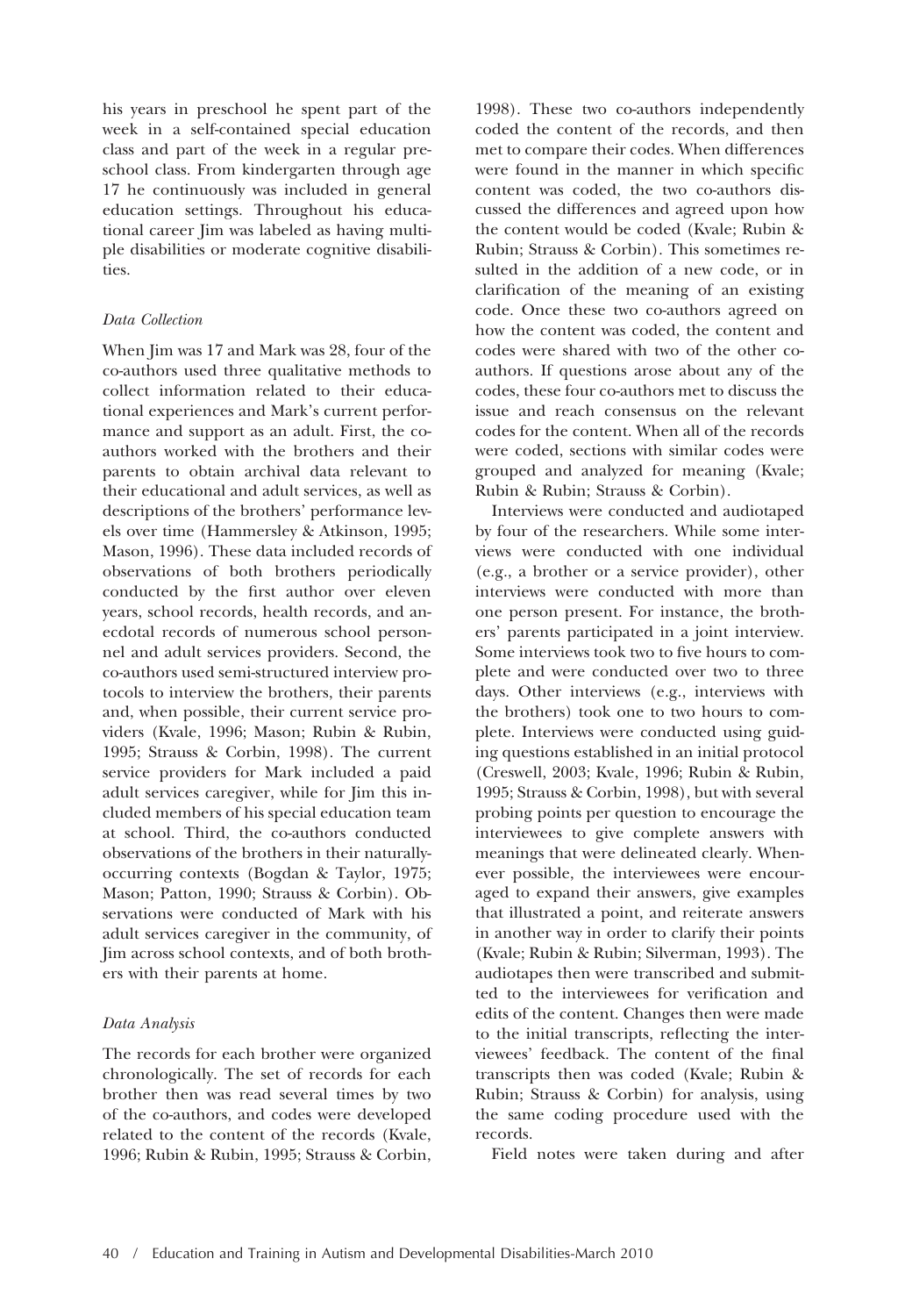observations of the brothers by one to three of the co-authors (Hammersley & Atkinson, 1995). When observations were conducted with multiple observers present, each independently took notes. Current observations were conducted on multiple days, across multiple contexts, across two weeks. After these observations, the observers finished their independent notes and then discussed what they had observed. The observers then returned to their independent notes and made additional comments when appropriate (Hammersley & Atkinson). The same two coauthors who coded the records and interviews also coded the field notes using the same coding procedure used with the records and interviews (Hammersley & Atkinson; Kvale, 1996; Silverman, 1993).

Once the coding procedures and analyses were completed for the content of each set of data (i.e., records, interviews, field notes of observations), the co-authors used triangulation strategies across the data sets to increase the trustworthiness of the data analysis methods (Hammersley & Atkinson, 1995; Kvale, 1996; Mason, 1996; Silverman, 1993) and overall findings were articulated. These findings were sent to the brothers' parents for review (Mertens, 2005) and the parents were provided the option of reviewing the findings with the brothers. In either case, the parents were encouraged to make suggestions about edits, additions, and deletions that would either ensure that the findings were accurate or clarify any confusing points. This feedback was used to modify the findings.

# **Findings**

School and district personnel in the brothers' one-building school district were stable over the years, resulting in many of the same professionals working in the school during the educational careers of both young men. In fact, some of the general and special education teachers in the high school had taught both brothers and the director of special education had held that position throughout each brother's attendance. In addition, the parents were very active in the education programs for all of their children and, therefore, had ongoing interactions with many of the school and district personnel.

In the following sections Mark's and Jim's educational experiences and progress are described in age-related categories, including the early years, the kindergarten and elementary years, the middle school years, and the high school and transition years. Tables 1 and 2 provide descriptors of the brothers across these age-related categories. Note that since Mark, the older brother, progressed through school 10 years ahead of his brother, Jim, occasionally his chronological age does not match the typical age at which most students have experiences in elementary, middle or high school. Where this occurs, clarifications have been provided in the sections below.

# *The Early Years: Birth Through Five Years of Age*

*Mark birth through five years of age.* Mark was the eldest child in the family and was born after a normal nine month pregnancy and with no noted birth abnormalities. Although his mother stated that she was not aware of all aspects of child development when Mark was born, she did not notice a problem with Mark's overall development until he was three years old. She described Mark as an easy baby with some minor medical issues (e.g., ear infections) during his first year. Mark often was described as a tense toddler who cried frequently. In retrospect, after raising five children and having the knowledge learned from that, his mother stated that she should have noticed that Mark developed skills later than his peer group. For example, he started walking when he was 15 months old, and began toilet training after the age of three years. Given her later understanding of child development, his mother indicated that if Mark had not been her first born child she may have requested that her pediatrician test him earlier for developmental delay. However, since Mark showed no serious medical signs of disability, she believed he was a normally developing child. At the age of three years, Mark was labeled as being at-risk for developmental delays and was enrolled in a private preschool program that included children with disabilities. Though records during this time were incomplete, Mark's mother stated that he received occupational, physical, and speech therapy in a daycare setting. As Mark prepared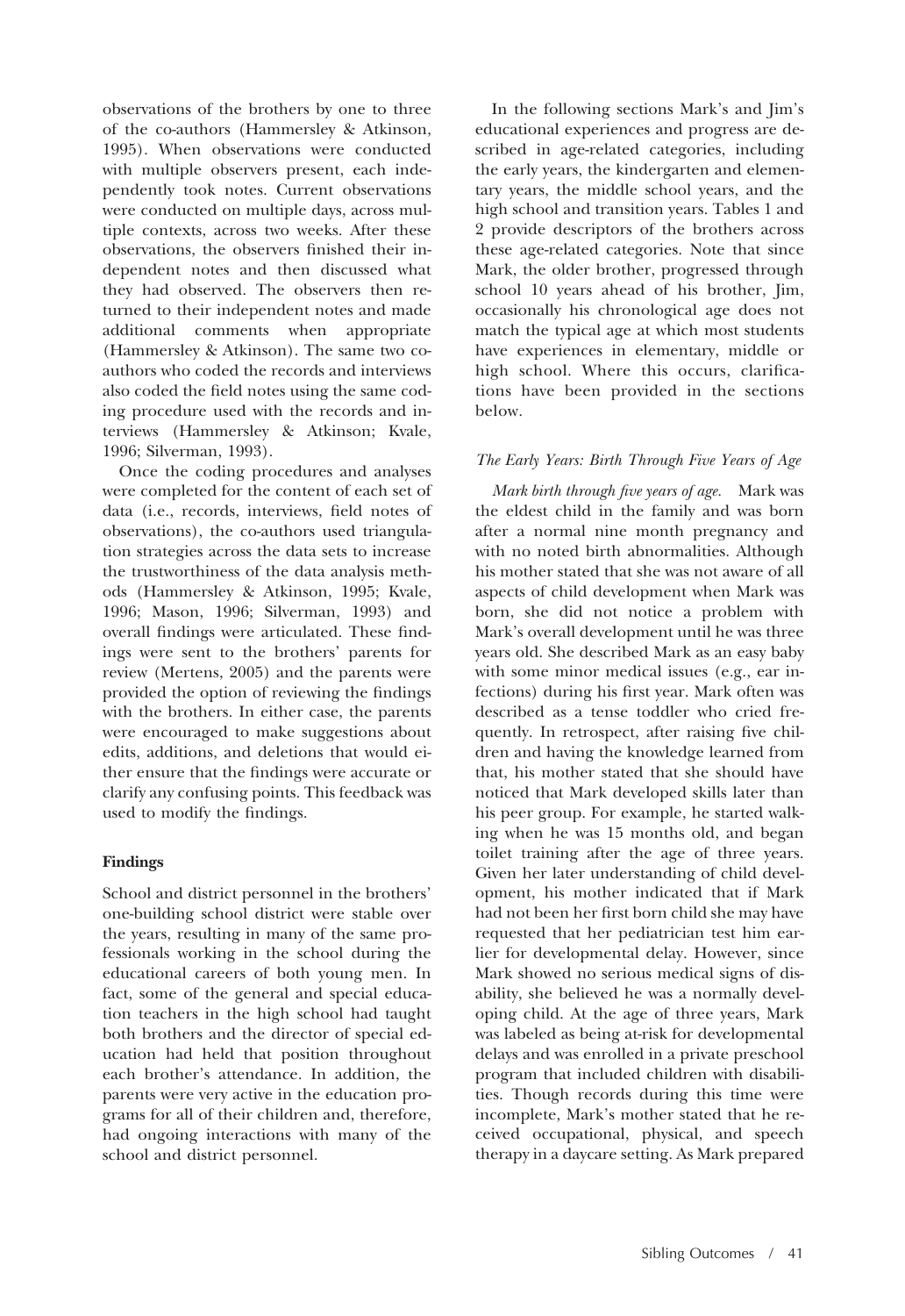| Birth to 5 Years<br>Early Years:                                                                                                          | $\mathit{Kind} \ \mathit{of} \ El$ $\mathit{Yrs:}$<br>$5-11$ Years                             | Middle School Years:<br>$11\text{--}14$ Years                                                                                                      | High School and Transition Years:<br>$15-21$ Years                                                                                                                                                                                                                                                                                              | Adult Life: 28 Years                                                                                                                                                                                                      |
|-------------------------------------------------------------------------------------------------------------------------------------------|------------------------------------------------------------------------------------------------|----------------------------------------------------------------------------------------------------------------------------------------------------|-------------------------------------------------------------------------------------------------------------------------------------------------------------------------------------------------------------------------------------------------------------------------------------------------------------------------------------------------|---------------------------------------------------------------------------------------------------------------------------------------------------------------------------------------------------------------------------|
| Normal pregnancy; no<br>birth abnormalities                                                                                               | Anxiety documented annually;<br>1:1 counseling annually for                                    | Self-contained special education<br>classes outside of school<br>district annually                                                                 | Self-contained special ed classes outside<br>of school district for 2 years                                                                                                                                                                                                                                                                     | Lived with parents and<br>siblings                                                                                                                                                                                        |
| Described as a "tense<br>toddler"                                                                                                         | Easily frustrated with tasks;<br>cried easily; difficulty<br>changing routine<br>coping skills | relationships, coping with<br>Counseling for developing<br>decreasing self-injurious<br>frustration, adjusting to<br>changes in routines,          | At 17 accessed peers without disabilities<br>in homeroom, lunch, and physical<br>education; remaining time in self-<br>contained class                                                                                                                                                                                                          | Worked less than 15<br>hours per week                                                                                                                                                                                     |
| Walked at 15 months;<br>begun after age<br>Speech at age 3<br>toilet training<br>Began OT, PT,                                            | Slow academic progress; some<br>IEP objectives repeated 5<br>consecutive years                 | Academic skills remain at K to<br>segregated isolated settings<br>OT, PT, Speech services<br>provided primarily in<br>Ist grade level<br>behaviors | relationships (esp. with males) and<br>education classes; remaining time<br>in community-based instruction<br>Counseling and SLP to develop<br>At 18 began attending general                                                                                                                                                                    | of others, protective of<br>Relationships with family<br>Remained anxious, wary<br>and paid caregivers -<br>female only                                                                                                   |
| delays $\label{eq:1} \text{Initial IQ score of 46;}$<br>cognitive disability<br>Age 3 labeled at-risk<br>of developmental<br>labeled with |                                                                                                | vocational skills; projection of<br>Vocational assessment at age 13<br>congregate care "community<br>with IEP shift to pre-<br>residence" as adult | 2 <sup>nd</sup> grade reading level; IQ score of 61;<br>Described vocationally as "not able to<br>IEP shifted toward acquiring skills in<br>inclusion began; continued focus<br>constant supervision to complete<br>general education contexts after<br>work independently;" "requires<br>8 years 1 month on PPVT<br>decrease anxiety<br>tasks" | activities but was "too<br>activities; completion<br>Stated willingness to<br>Needed calendar to<br>of tasks $\mathit{only}$ if on<br>engage in social<br>structure daily<br>belongings<br>calendar<br>$_{\text{busy}}$ " |
|                                                                                                                                           |                                                                                                |                                                                                                                                                    | on job skills                                                                                                                                                                                                                                                                                                                                   |                                                                                                                                                                                                                           |

Summary Descriptors of Mark Across Years **Summary Descriptors of Mark Across Years**

**TABLE 1**

TABLE 1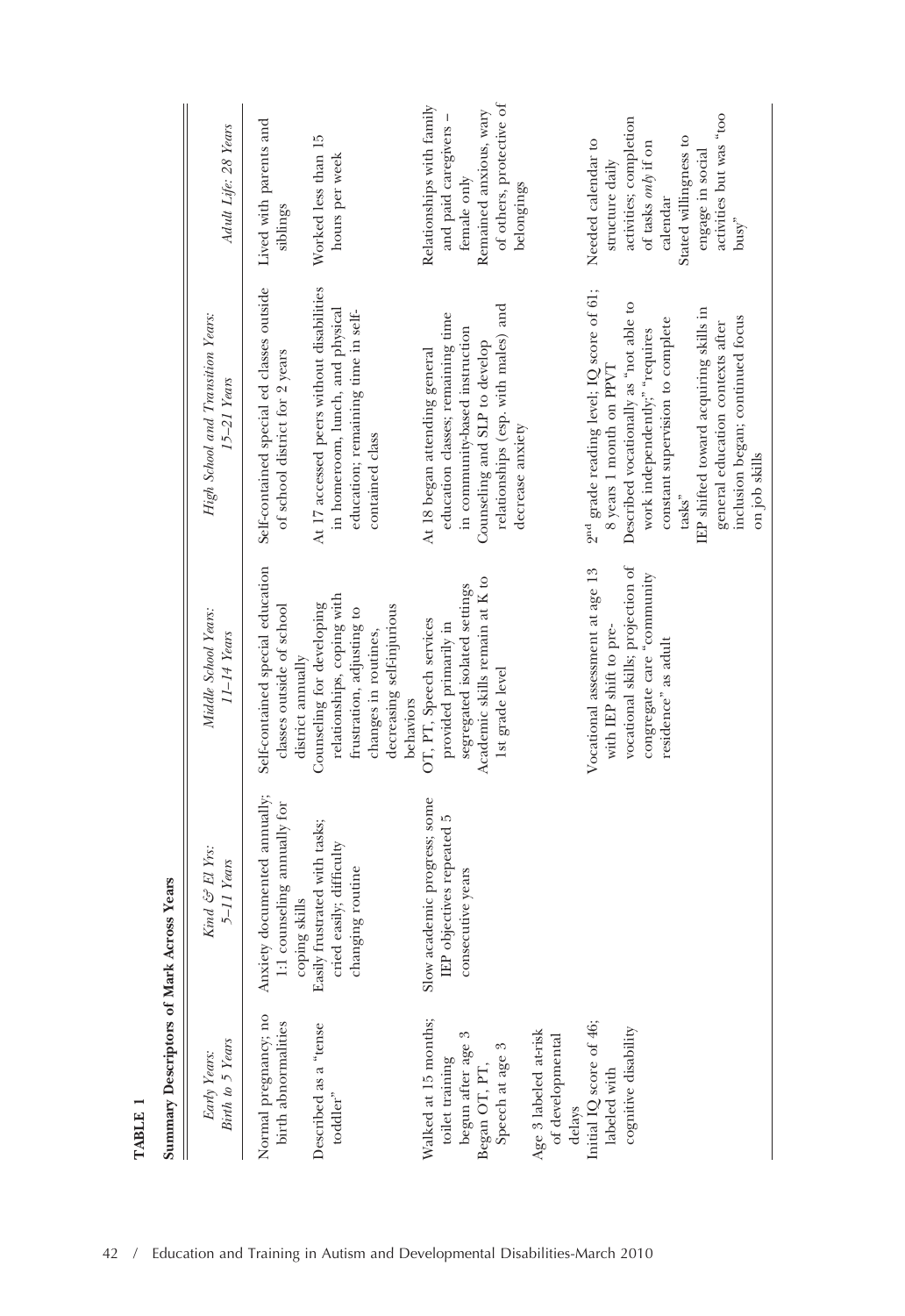| Early Years:<br>Birth to 5 Years                                                                                                                                   | Kind $\mathcal{C}$ El Yrs:<br>$5-11$ Years                                                                                                                                                                  | Middle School Years:<br>$11-14$ Years                                                 | High School & Transition<br>Years: 15-21 Years                                                                                                                                                  |
|--------------------------------------------------------------------------------------------------------------------------------------------------------------------|-------------------------------------------------------------------------------------------------------------------------------------------------------------------------------------------------------------|---------------------------------------------------------------------------------------|-------------------------------------------------------------------------------------------------------------------------------------------------------------------------------------------------|
| Normal pregnancy with<br>numerous birth<br>abnormalities – cleft<br>palate, microcephaly,<br>possible cortical<br>blindness, gastro-<br>intestinal tube<br>feeding | $1st$ year in Kindergarten<br>- no special ed<br>support; 7 months<br>growth in receptive<br>language (most<br>growth to date)                                                                              | Described as flexible;<br>exhibited few anxiety-<br>related behaviors                 | Navigated school<br>independently; attended<br>to tasks in classes;<br>demonstrated curiosity<br>of new tasks and content                                                                       |
| Labeled as multiply<br>impaired; Early<br>intervention at 4<br>months with OT, PT,<br>Speech intervention                                                          | 2 <sup>nd</sup> year in Kindergarten<br>- coordinated OT,<br>PT, Speech, special<br>educator support; a<br>1.9 year increase in<br>receptive and 1.1<br>years in expressive<br>language; reduced<br>anxiety | Tolerated mild changes<br>in routine without<br>disruption; preferred<br>set routines | "Hung-out" with classmates<br>before, after, and during<br>school: mirrored social<br>cues; demonstrated<br>flexible demeanor;<br>comfortable interactions<br>with numerous peers<br>and adults |
| Self-contained pre-K in<br>AM; day care with<br>nondisabled peers in<br>PМ                                                                                         | Labeled with cognitive<br>disability                                                                                                                                                                        | OT, PT, Speech in both<br>general education and<br>pull-out settings                  | IEP focused on functional<br>academics and<br>communication with<br>peers                                                                                                                       |
| A few months growth<br>per year                                                                                                                                    | $2nd$ grade – stopped<br>services for anxiety                                                                                                                                                               | IEP goals focused on<br>functional academics<br>and keyboarding                       | Played drums in school<br>band; participated on<br>track & field team;<br>played bells in church<br>bell choir                                                                                  |
| Age 3 and 5 IQ scores<br>of 40                                                                                                                                     |                                                                                                                                                                                                             |                                                                                       |                                                                                                                                                                                                 |
| Significant delay at age<br>4 assessment of<br>coping skills (2.6)<br>year level)                                                                                  | IEP goals focused on<br>participation in<br>general education<br>science, social studies,<br>reading, and math                                                                                              | Participated in extra-<br>curricular activities, with<br>support when needed          | $9th$ grade – dismissed from<br>OT and PT                                                                                                                                                       |
|                                                                                                                                                                    |                                                                                                                                                                                                             |                                                                                       | Academic skills remained<br>at K-2 <sup>nd</sup> grade level; IQ<br>score of 46                                                                                                                 |

#### **TABLE 2**

|  | <b>Summary Descriptors of Jim Across Years</b> |  |  |  |
|--|------------------------------------------------|--|--|--|
|--|------------------------------------------------|--|--|--|

to leave preschool services he was evaluated for disabilities and records indicate Mark had an intelligent quotient (IQ) score of 46. No specific reference, however, was made to the tests used to determine this score. Subsequently he was labeled as having a cognitive disability. The school district recommended a self-contained special education Kindergarten class that was directed by a regional special education cooperative and was located in a classroom rented in one of the surrounding school districts. His mother questioned the appropriateness of a self-contained class that was located 90 minutes away from his home. Alternatively she requested that Mark attend Kindergarten in his one-building home school district, believing it would be more appropriate. Her request was denied by Mark's school district and he was placed in the self-contained special education Kindergarten originally recommended.

*Jim birth through 5 years of age.* Ten years later Jim was born after a normal and uneventful nine month pregnancy and was the fourth of five children. He was diagnosed with a cleft palate, failure to thrive, microcephaly, and possible cortical blindness. In addition, his records indicated early concerns regarding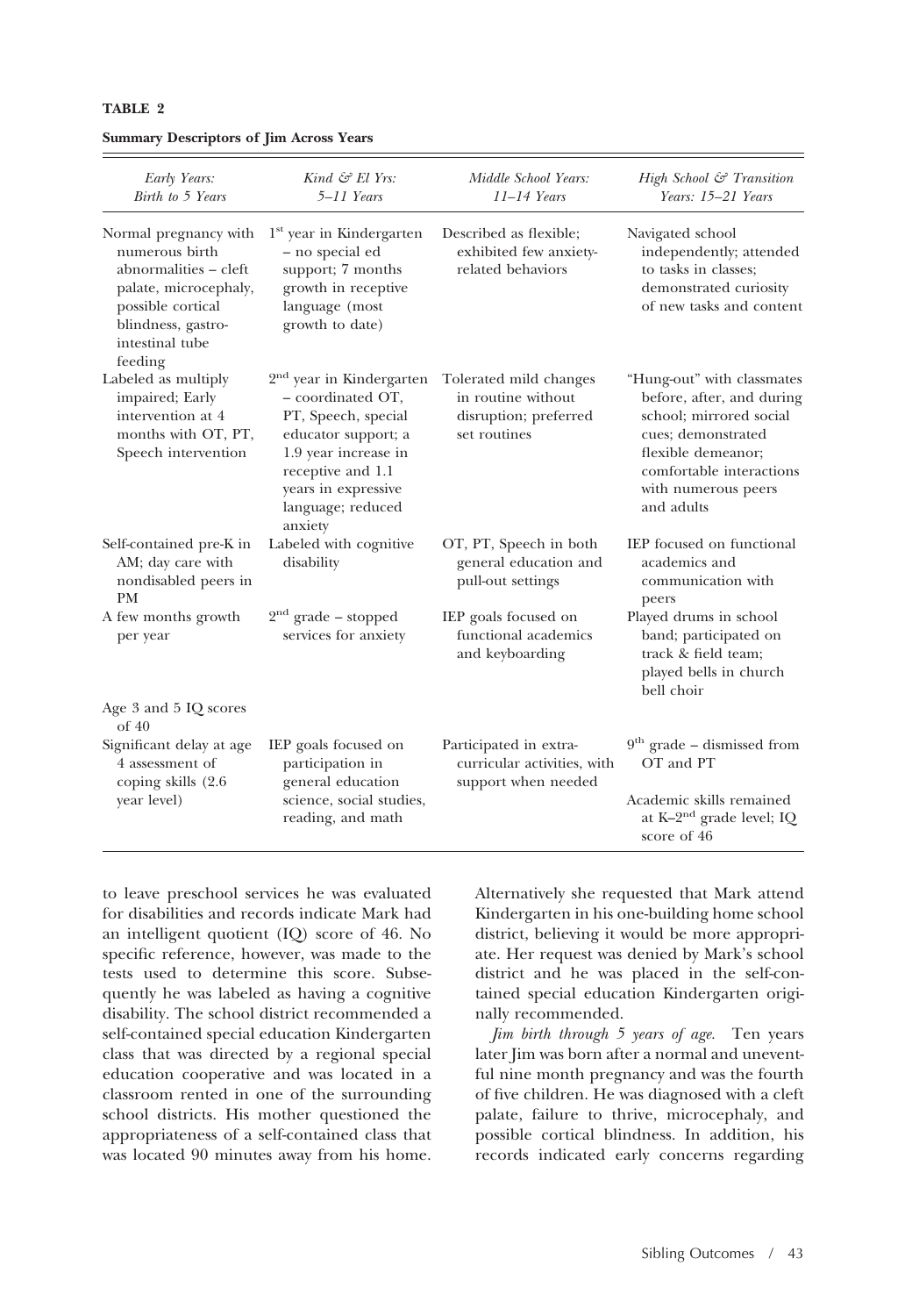possible signs of Pierre Robin syndrome. Medical appointments and therapy sessions became part of Jim's daily life. He was labeled as having multiple impairments and began to receive early intervention services at home at four months of age, focusing on language and physical development. In addition, Jim was fed through a gastrointestinal tube prior to the repair of his cleft palate when he was two years old.

When he was 3 years old, Jim was labeled as having multiple disabilities and placed in a self-contained preschool program run by the regional special education cooperative. During his second year of preschool services Jim attended two programs — mornings he attended a self-contained language-based preschool program through the special education cooperative; afternoons he attended a general education preschool in his home town. When he was three and five years old Jim was formally evaluated for disabilities, resulting in a reported overall IQ score of 40 for both evaluations. Similar to his brother Mark, no specific tests were referenced in the records to indicate the original source for this intellectual score. In addition, Jim was assessed for anxiety with his coping skills evaluated to be at a 2 year 6 month level.

When he was exiting preschool services, Jim's mother again requested that her son be placed in a general education Kindergarten in his one-building home school district. As 10 years earlier with Mark, this request was denied by the school district. At this time the district stated that (a) Jim's intellectual abilities and coping skills were too low for him to demonstrate any benefit from being in an inclusive general education Kindergarten, and (b) his need for total communication strategies could not be met in a general education Kindergarten. Jim's parents invoked their due process rights, and refused to sign the IEP developed by the district, ensuring that he would be placed in general education classes until the disagreement was settled through a due process hearing.

# *The Kindergarten and Elementary Years*

*Mark 5–11 years of age.* Throughout his Kindergarten and elementary school years Mark received special education services in

self-contained special education classes administered by the regional special education cooperative. His psychologists, therapists, and special educators reported that Mark was an anxious child, especially in new situations. Because of this he performed best during set routines. Mark was known to cry easily, seek adult reinforcement continuously, and become frustrated easily during demanding tasks. Records also indicated that Mark needed an adjustment period at the beginning of each school year before he spoke at school. By 7 years of age (i.e.,  $2<sup>nd</sup>$  grade) he was evaluated in relation to his anxiety and each year he received either one-to-one or small group counseling to facilitate the development of coping skills.

In addition to addressing anxiety and coping skills, Mark's early IEPs focused on the development of academic and social interaction skills within his special education classes. Although some IEP objectives were repeated over 5 consecutive years, the most consistent concern over time appeared to be Mark's level of anxiety, especially with males. He also remained nervous, cried frequently, and obsessed about changes in his routine. Most of his service providers, however, reported they were pleased with his incremental progress and repeatedly recommended that he continue in self-contained classes.

*Jim 5–11 years of age.* Ten years later, when Jim was in Kindergarten and Mark was in middle school, Jim's parents filed two due process complaints against the school district requesting that both Mark and Jim receive services in their one-building home school district alongside their neighborhood peers who did not have disabilities. While the impartial hearing for Jim was underway, the school district moved him from preschool to a general education half-day Kindergarten. His time in the Kindergarten was limited, however, because he was removed from the class for occupational, physical, and speech/language therapy, as well as resource room support. Records and interview transcripts verified an overall lack of coordinated support for Jim and no integration of related services in the Kindergarten class or activities. Jim's parents won their impartial hearing and he attended general education Kindergarten for a second year, but for both the morning and afternoon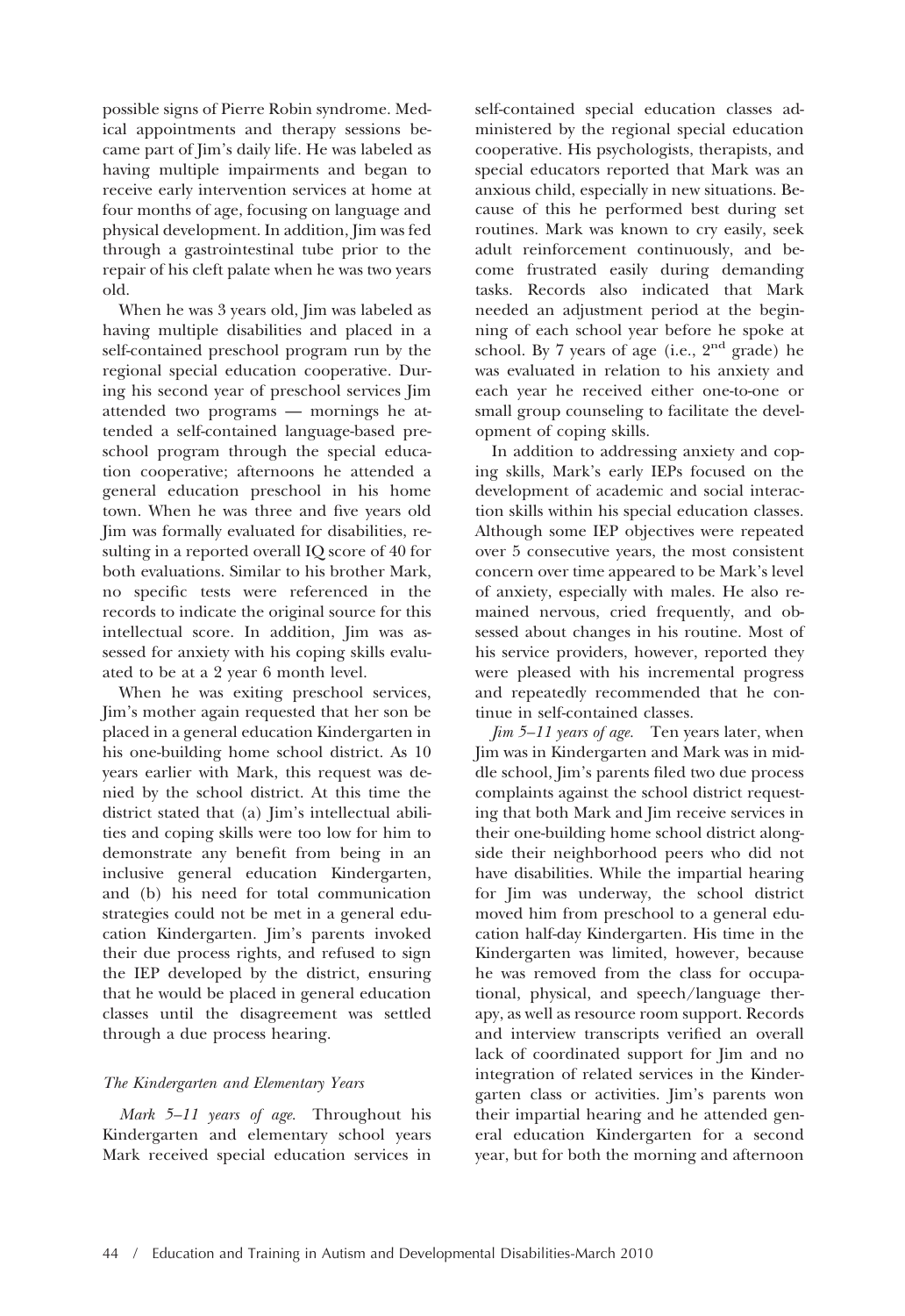sessions. During this second year his services were slightly more coordinated and professional development activities were provided for his educational team by an outside consultant. This was the only time in his educational experience that Jim spent more than 1 year at a grade level.

During his second year in Kindergarten, Jim's IEP focused on independent functioning and success in the general education environment, as well as on reducing his anxiety. In addition to support from a special educator, therapists, and a paraprofessional, Jim received one-to-one counseling weekly to address his anxiety. Although he was identified as having higher than normal levels of anxiety, Jim's education team believed the anxiety was due partially to his learning style. Interviews and reports indicated that Jim often would watch his classmates participating in a new activity before he began to participate, especially when the activities required motor involvement. Progress reports from his early intervention and preschool programs indicated that Jim consistently demonstrated growth of only a few months per year. Despite the lack of coordinated special education services during his first year of Kindergarten, records revealed that Jim made 9 months of progress in receptive language as measured by the Preschool Language Scale Profile (Zimmerman, Steiner, & Pond, 1969), while his expressive language level remained relatively unchanged. It was during his second year in Kindergarten that Jim made his greatest growth. Specifically, his receptive language level increased by 1.9 years and his expressive language level increased by 1.1 years. His end-of-year speech-language report stated that Jim no longer required the use of total communication strategies, as he was communicating effectively without those accommodations. Additionally, the end-ofyear counseling report indicated that his level of anxiety had reduced significantly across all situations.

Following his second year in Kindergarten, Jim continued his elementary education in general education classes with 1 year per grade. His disability label changed from multiple disabilities to cognitive disability. Beginning in third grade, his IEPs focused on acquisition of academic content across all areas of the general education curriculum. Al-

though all curriculum areas were modified for him, the focus of his program became one of participation to the greatest extent possible in general education science, social studies, math, and reading. Similar to his older brother Mark, Jim continued to receive speech and language services, occupational and physical therapy, and counseling. Many of these services, however, were delivered in Jim's general education classroom, and counseling was removed from his IEP by second grade.

# *The Middle School Years*

*Mark 11–14 years of age.* Mark continued to receive special education and related services in self-contained classes outside of his home district through the regional special education cooperative. Anxiety continued to be a concern for Mark and he continued to receive counseling in one-to-one and small group sessions throughout his late elementary and middle school years. His annual IEP goals related to counseling focused on increasing meaningful interactions with peers (i.e., both male and female peers, although interactions with males were of more concern), sharing experiences with peers, improving communication skills when faced with frustrating tasks, accepting changes in routine, and identifying and coping with social situations that caused him discomfort. Though IEP updates indicated that Mark made progress in these areas, subsequent IEPs continued to focus on them. In addition, Mark's IEPs included goals for decreasing unspecified self-injurious behavior, although records never indicated that he demonstrated such behaviors.

At the age of 13, when he was chronologically a  $7<sup>th</sup>$  or  $8<sup>th</sup>$  grader, Mark's reading and math scores remained at the Kindergarten to 1<sup>st</sup> grade level. Though his previous IEPs had focused primarily on acquiring basic math, literacy, social/behavioral, and language skills, Mark's IEP for this year demonstrated a significant change in the focus of his overall education program. Although functional reading and math were still part of Mark's educational program, his IEPs now had a very strong emphasis on the development of specific work skills, communication skills within vocational environments, and independent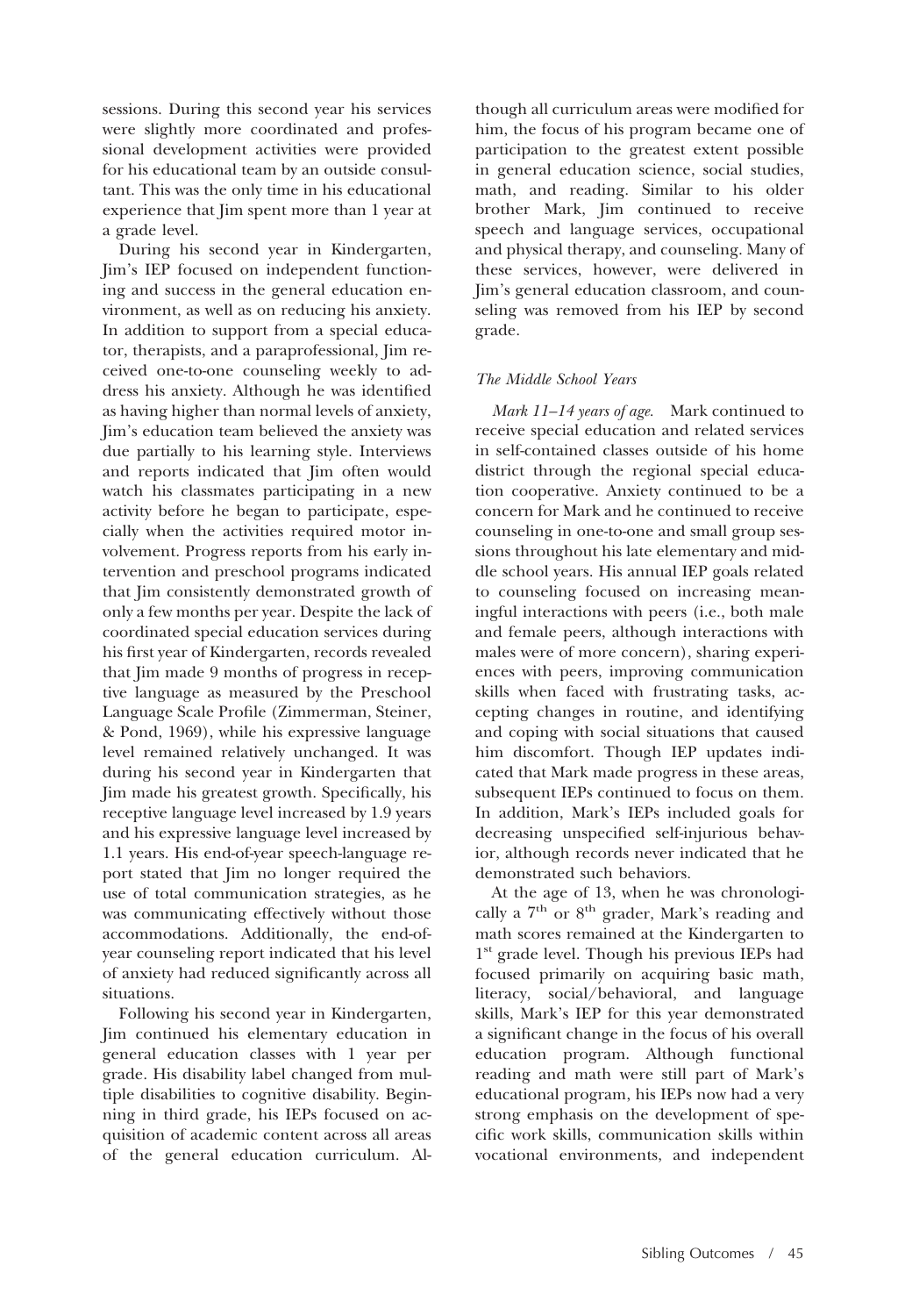living skills. When evaluated for vocational potential Mark was determined to be unemployable at an independent level and to have numerous deficits, including fine motor skills (e.g., pulling tabs off cans), sorting, matching, and collating. The vocational evaluation indicated that Mark would require extensive practice to acquire new vocational skills. Other concurrent reports predicted that Mark would require supported living services as an adult. His IEPs incorporated content such as: (a) mixing soil for plants in a greenhouse, (b) developing knowledge of floral designs, (c) using a phone in a vocational setting, (d) developing work-related behaviors, (e) reading help wanted advertisements in a newspaper, (f) counting 10 objects, (g) making simple sandwiches, and (h) cutting vegetables. It was also during this year that Mark began to attend a highly supervised segregated special education vocational setting, where he remained for 3 years.

Throughout his middle school years Mark continued to receive speech, occupational and physical therapy, and counseling. Over several years his speech and occupational therapy services increasingly were delivered in the segregated vocational setting, while his physical therapy continued on a pull-out basis, focusing on isolated activities to develop strength and coordination.

*Jim 11–14 years of age.* Throughout his middle school experiences ten years later, Jim continued to receive related services in general education contexts. Overall, his IEPs focused on functional academic skills, including the use of keyboarding skills and the development of  $1<sup>st</sup>$  grade skills in reading, writing, and math. In addition, his IEPs addressed participation across school contexts, speech articulation, and overall length of meaningful communication with peers without disabilities. Jim also continued to receive occupational and physical therapy. Though some therapy sessions were held in pull-out situations, all of his services were designed to assist Jim in being successful in the general education curriculum and contexts. For example, his work on the development of keyboarding skills was related to Jim's meaningful writing in classes, and his work on fine motor skills related to his completion of class projects that required manipulation of materials, including writing implements. Jim was described as a flexible young man who exhibited few, if any, anxious behaviors. He tolerated mild changes in his routine, although he worked best under, and preferred, a set routine. Essentially Jim demonstrated steady progress through his middle school years and no specific academic or behavioral concerns were identified by his educational teams.

When Jim was in 5<sup>th</sup> grade his parents requested and were provided information regarding school-sponsored extra-curricular activities. Jim began to participate consistently in those activities. All classes and extra-curricular activities in which Jim participated were regularly scheduled for his same-age classmates who did not have disabilities; supports, however, were provided for him during those activities. Throughout middle school Jim developed many positive relationships with his classmates and other peers who did not have disabilities. He did not, however, develop any close personal friendships that extended beyond school contexts.

# *The High School and Transition Years*

*Mark 15–21 years of age.* After four years with a strong IEP emphasis on vocational training in the segregated setting, Mark turned 17 years of age. At that point his parents were dissatisfied with his level of educational progress and with the lack of connection between the content of his educational program and the life they envisioned for him after school. At that point they requested that Mark attend general education high school classes for part of the school day in his onebuilding home school district. Mark began to have access to high school students who did not have disabilities on the bus, during lunch, in 10th grade homeroom, and in  $10<sup>th</sup>$  grade physical education. For the remainder of the school day Mark received 1:1 support either in a self-contained special education class in the same school or during community-based instruction. The following year his parents then requested that Mark attend only general education classes and community-based instruction and the district agreed. When he was 18 years of age Mark attended 11<sup>th</sup> grade general education classes, including biology, com-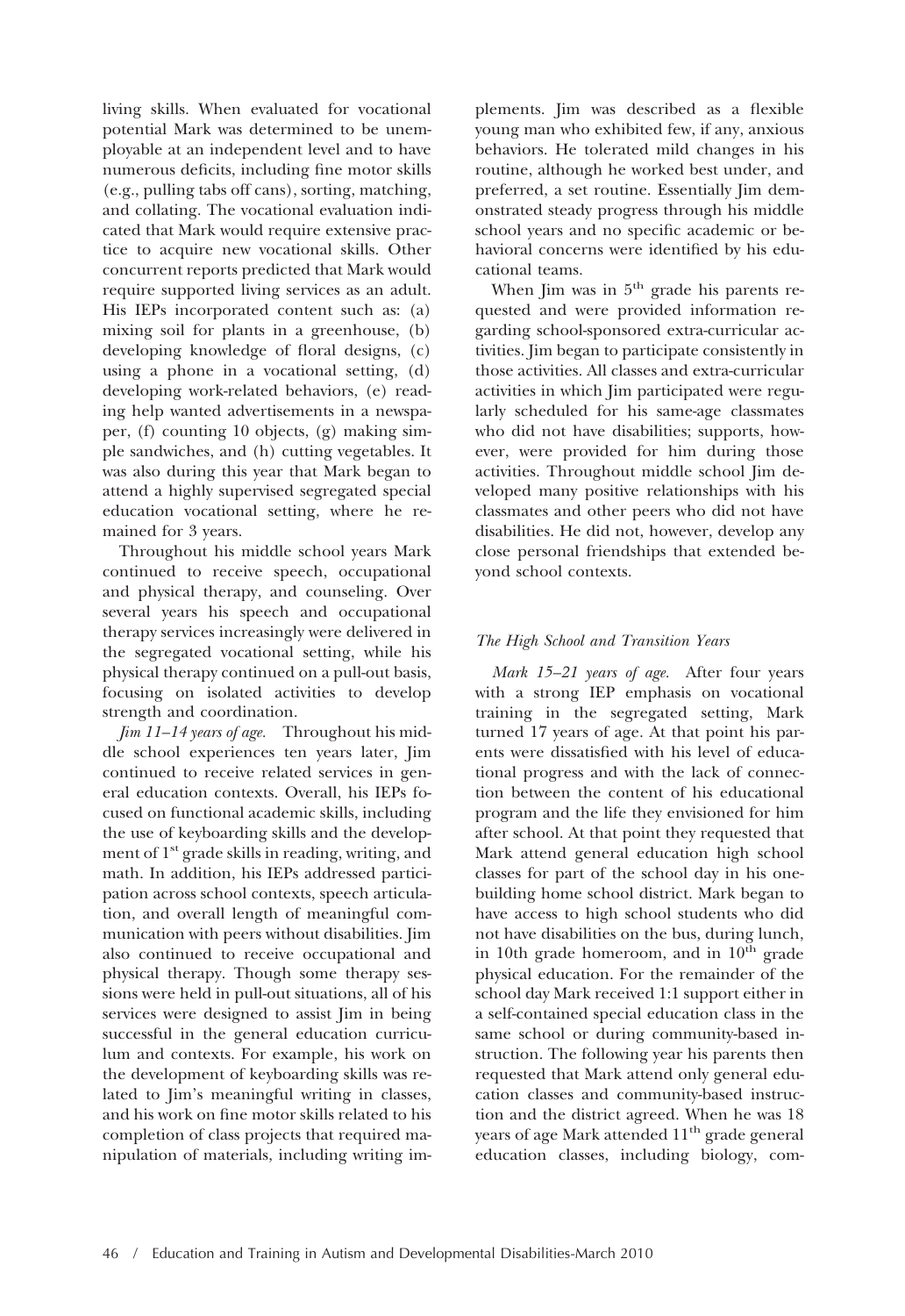puter applications, health, study hall, and physical education.

During this time there appeared to be confusion about the outcomes desired for Mark and, therefore, about his learning priorities. For instance, consistent with his placement in general education classes the content of his IEPs shifted dramatically toward the acquisition of general education curriculum content. Unfortunately, however, his special education support in general education classes was inconsistent in its effectiveness to facilitate meaningful access to the general education curriculum and instructional activities. In addition anecdotal records and reports from outside providers still focused on preparing Mark for noncompetitive employment in a sheltered workshop and group home services upon exiting school services. Consistent with this, Mark continued to receive communitybased vocational training for two hours per day. His speech and language therapy and counseling services continued to focus on developing positive social relationships with both male and female classmates who did not have disabilities. While a counseling report emphasized Mark's increased ability to interact with female classmates, it reiterated concern about his continued nervousness around, and reluctance to interact with, all males.

Two years later, when Mark was 19 years of age, his IEP focused on developing language, social, and academic skills within general education courses, including English 12, social studies 12, consumer math, physical education, and driver's education. While in driver's education Mark did not actually learn to drive, but participated in all other aspects of the course. An IEP was developed for each general education subject area, delineating the level of participation and content acquisition expected of Mark in each unit per subject area. Mark also continued to receive vocational training from a job coach in community-based work sites (i.e., a local grocery store, video store). In spite of this support records continued to indicate that Mark was unable to work independently, and that he required constant supervision from the job coach or another employee. Mark's vocational goals and objectives also focused on his social interactions in the workplace and his ability to work with a variety of supervisors. In addition, anxiety continued to be addressed throughout Mark's educational experience and he continued to receive one-to-one counseling for his anxiety through his high school years.

It is noteworthy that the content of the quarterly comments and yearly updates during Mark's high school years reflected a second major shift. For the first time school personnel focused on Mark's participation in general education courses and contexts, curriculum modifications, and level of engagement throughout school contexts with peers who did not have disabilities. Prior to that time no comments related to these variables were evident in Mark's records.

As Mark exited the education system, his formal evaluations indicated that he demonstrated an overall IQ of 61, an age equivalent score of 8 years 1 month on the Peabody Picture Vocabulary Test, and a 2nd grade reading level. His transition from school to adult life consisted of continuing to live with his parents and four younger siblings, and continuing to be unemployed. With the assistance of a job coach, he eventually was employed at a grocery store chain but was released from the position after two years, without indication as to cause.

*Jim 15–21 years of age.* Ten years later, when Jim was 15 years old and Mark had transitioned to adult services, Jim spent his first three years of high school included in general education courses with special education support for modifications in curriculum content, materials, instruction, and assessment. His IEPs continued to focus on functional academics and communicating effectively with peers. Of particular interest to him were classes and experiences related to music and chorus. This interest extended to after school hours when he played the drums in the high school band and participated in a bell choir at his church. Outside observers who conducted ecological assessments remarked on Jim's ability to navigate the school, freely interact with peers, focus on class assignments, and act upon his curiosity about new experiences. By the end of his 9<sup>th</sup> grade year he no longer received either occupational or physical therapy.

The IEP for his junior year reflected approximately 1.5 hours a day of special education support in his general education classes.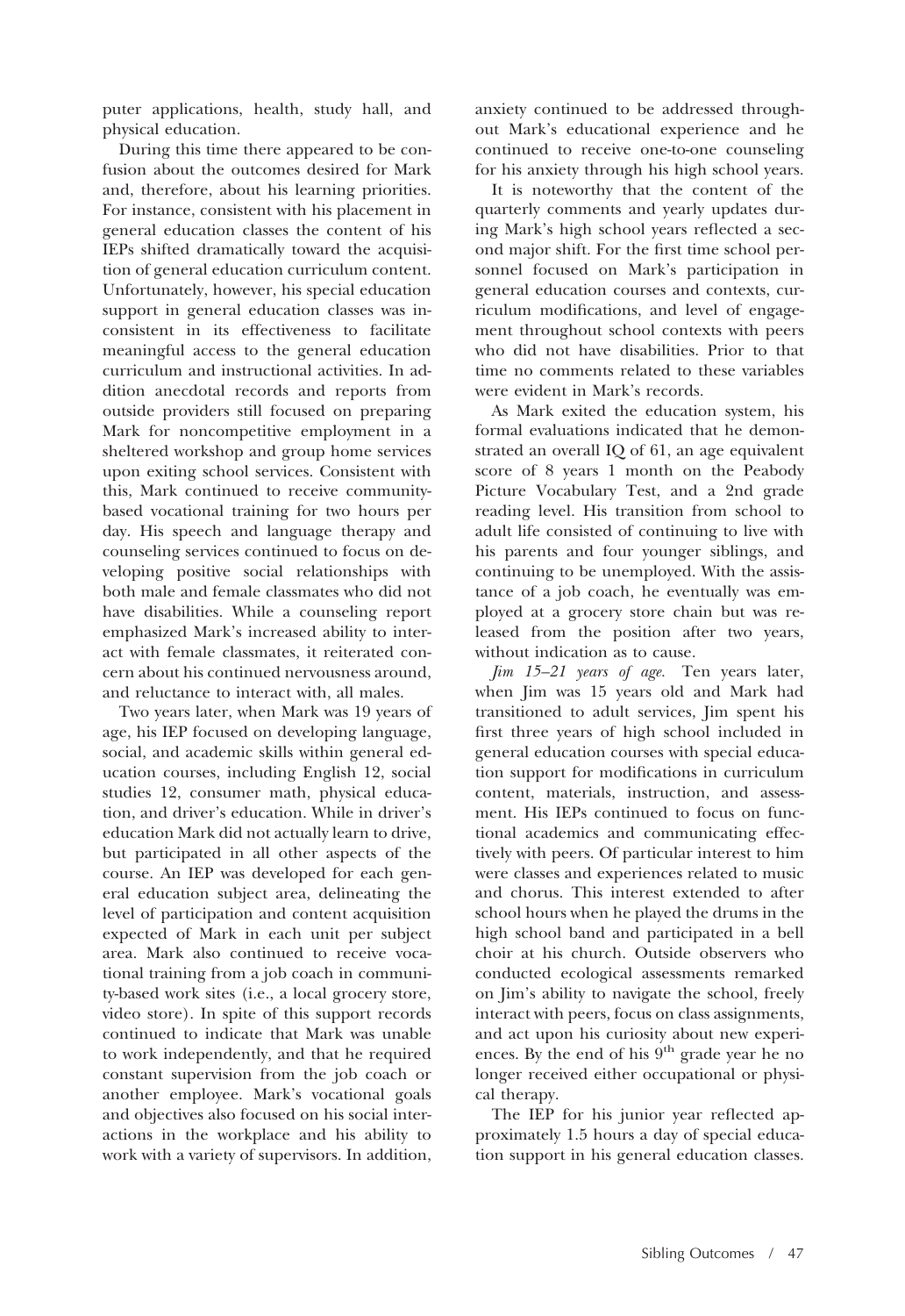There was, however, a clear contradiction between on-site observations and the IEP. Although Jim had been served in general education in past years and the current IEP stated that special education services were to be provided within general education classes, his special education teacher stated that she was not in favor of inclusive education and had decided to provide instruction for Jim in the special education classroom during the 1.5 hours per day he was to receive support. During an interview with one of the co-authors the special education teacher stated that while she had limited knowledge of Jim's brother and his outcomes upon exiting school, she believed that Jim should receive services in a segregated classroom, just like his older brother.

In spite of this discrepancy, Jim participated in school-sponsored extra-curricular activities, including marching band, track and field, and student clubs (e.g., Students Against Driving Drunk). Except for the undocumented time that the special education teacher removed Jim from his general education classes during his junior year, Jim's high school experience had focused on participating in meaningful ways with chronological age peers who did not have disabilities in general education contexts. He received no separate instruction related to vocational preparation or transitioning to adult life in the community. Data collection for Jim stopped with his junior year in high school, when he was 17 years old. No data, therefore, is provided for Jim from the ages of 18 –21 years.

# *Final Observations*

*Mark in adult life.* At the age of 28, Mark continued to live with his parents and 4 siblings. He later was employed less than 15 hours per week in the kitchen of a pizzeria. His mother had found this position for Mark, as well as procured support from a job coach. He was described as anxious in most situations, and demonstrated this anxiety during observations by three of the co-authors in naturally-occurring settings, even with family members present. For instance, Mark: (a) shifted his focus between people and objects quickly; (b) watched others in the setting in a surreptitious manner, as if wary of what they were going to do; (c) removed and hid his possessions that initially were evident in the environment; and (d) frequently questioned what people in the environment were doing, especially in relation to him and his possessions. Mark engaged in conversations only when they were initiated by others, and he limited his responses to a sentence or two. At numerous times Mark commented that he did not enjoy working or interacting with men. While Mark had received counseling for this throughout his educational experiences, it continued to be of concern both to him and to those with whom he interacted. When at home, Mark preferred either to (a) be alone in his room where he listened to music or watched his own videos, or (b) work alone outside with his family's chickens and ducks.

Although Mark had a part time job, he had very few other activities in which he participated outside of the home. Support from adult services provided him with a paid female caregiver for six hours a week. She facilitated Mark's participation in activities both in the home and in the community. With her support Mark shopped for groceries, cooked meals, and went bowling weekly. The fact that the paid caregiver was female was an important factor, since Mark continued to be more wary of, and less responsive to, males. When asked if he would enjoy more social activities, Mark stated that he was very busy and could never find the time to do things, in spite of needing only 2 hours per week for his job and time with his paid female caregiver. Mark completed only tasks written on a calendar of daily tasks.

At the time of this study, the state agencies were erecting an apartment building for a supported living program for approximately 10 adults with disabilities. The advocacy for this program had been initiated by Mark's parents when he was of middle school age. Their advocacy resulted in Mark being on the waiting list for this program and it was expected that he would move into this program as soon as the building was completed. In addition, Mark's parents anticipated that he would continue to work part-time in the community throughout his adult life.

*Jim in 11th grade.* As indicated in the previous section, during  $11<sup>th</sup>$  grade Jim officially was included in general education courses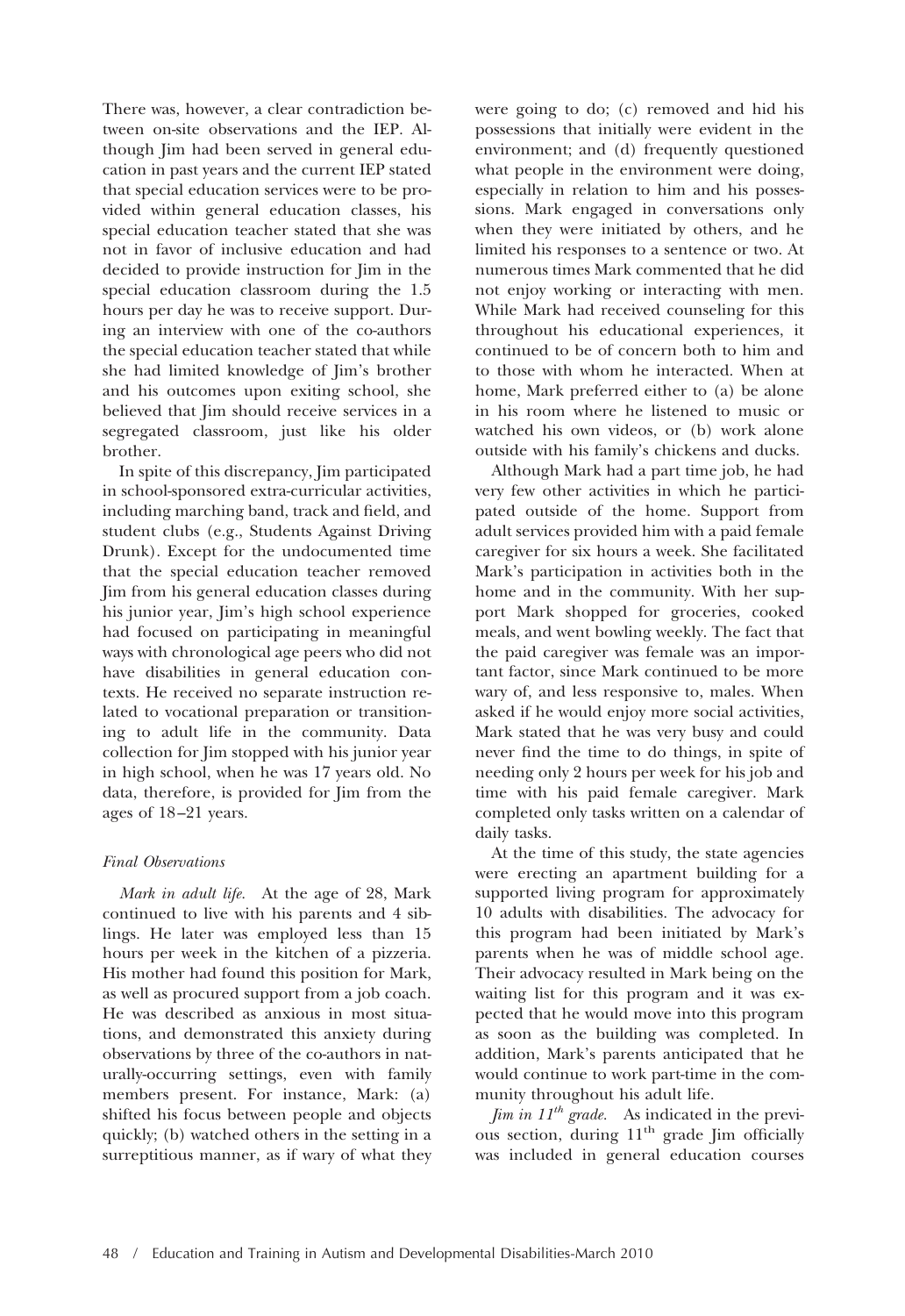with special education support for modifications, although his special education teacher provided that support in a segregated special education class for 1.5 hours per day. In addition Jim participated in numerous school-sponsored extra-curricular activities. Speech-language therapy services had been decreased to twice a week for 30 minutes. His last reported IQ score was 46 on the WISC III (Wechsler, 1991) and be performed academically at a K-2nd grade level. His Medicaid Waiver evaluation during 11th grade described his involvement with numerous clubs at school and in the community, and the level of ease he demonstrated when interacting with peers and adults throughout the school. When observed Jim spent unstructured time with his peers who did not have disabilities, joined groups of students outside the school building and, just like his peers, "hung out" until the school bell rang for students to enter the school and prepare for homeroom. During this time he joined a group of students from the school's marching band. Although his interaction with each peer was short, he exchanged "high-fives," smiles, and verbal greetings with several students. When the other students were engaged in informal conversation, Jim laughed at appropriate times and mirrored the body movements of his peers. Essentially, Jim blended into the social milieu of his peers, so that an observer would not have identified him as having disabilities without prior information. Jim joined his peers in independently entering the school, finding and using his locker appropriately, and proceeding to homeroom. Throughout these activities Jim appropriately greeted both school personnel and other students in the hallways, blending into the social context.

Upon entering classrooms, Jim continued to demonstrate an awareness of and appropriate response to the expectations within each context. He prepared for and participated in class activities in ways that matched his peers who did not have disabilities (e.g., gathering materials, copying information from the blackboard, following verbal instructions), although his instructional goals and materials were modified.

# *General Findings*

For the findings discussed above to be meaningful, the educational experiences and performance of Mark and Jim need to be reviewed and analyzed over time. These reviews and analyses are briefly discussed for each brother in the following sections.

*Mark's experiences and performance over time.* Unfortunately, Mark's overall performance on academic, social, and vocational skills did not appear to change significantly over time. Initially, he was described as an irritable baby who cried often. While the crying behavior diminished with age, other related behaviors (i.e., anxiety; nervousness) were manifested during his middle school, high school, and adult years. Though counseling to address his anxiety occurred throughout his educational career, Mark continued to display uneasiness in social situations into his adult life. He continued to live with his family, though he was making plans to live in an apartment of a supported living program in his home community. Beyond his activities with family members, his social or networking activities were with one female caregiver who was paid through the Medicaid Waiver.

Although his early standardized testing indicated a moderate level of cognitive disability with an overall IQ of 46 (i.e., six points higher than that of his brother), Mark's last set of tests reported an overall IQ of 61, which was 15 points higher than that of his brother. While his reported IQ score increased over time, Mark's assessed reading and math levels continued at or below a 2<sup>nd</sup> grade equivalency level.

Although his IEPs began to address vocational and work-related behaviors at the age of 13, vocational evaluations reflected a clear expectation that Mark would not develop skills that would make him competitively employable. At 28 years of age Mark was employed for less than 15 hours a week at a local pizzeria with the support of a job coach twice a month.

*Jim's experiences and performance over time.* Jim's performance changed significantly over time. He demonstrated an increase in independence and participation in daily life at his school, in his community, and at home. Although when compared with his older brother, Mark, more physical complications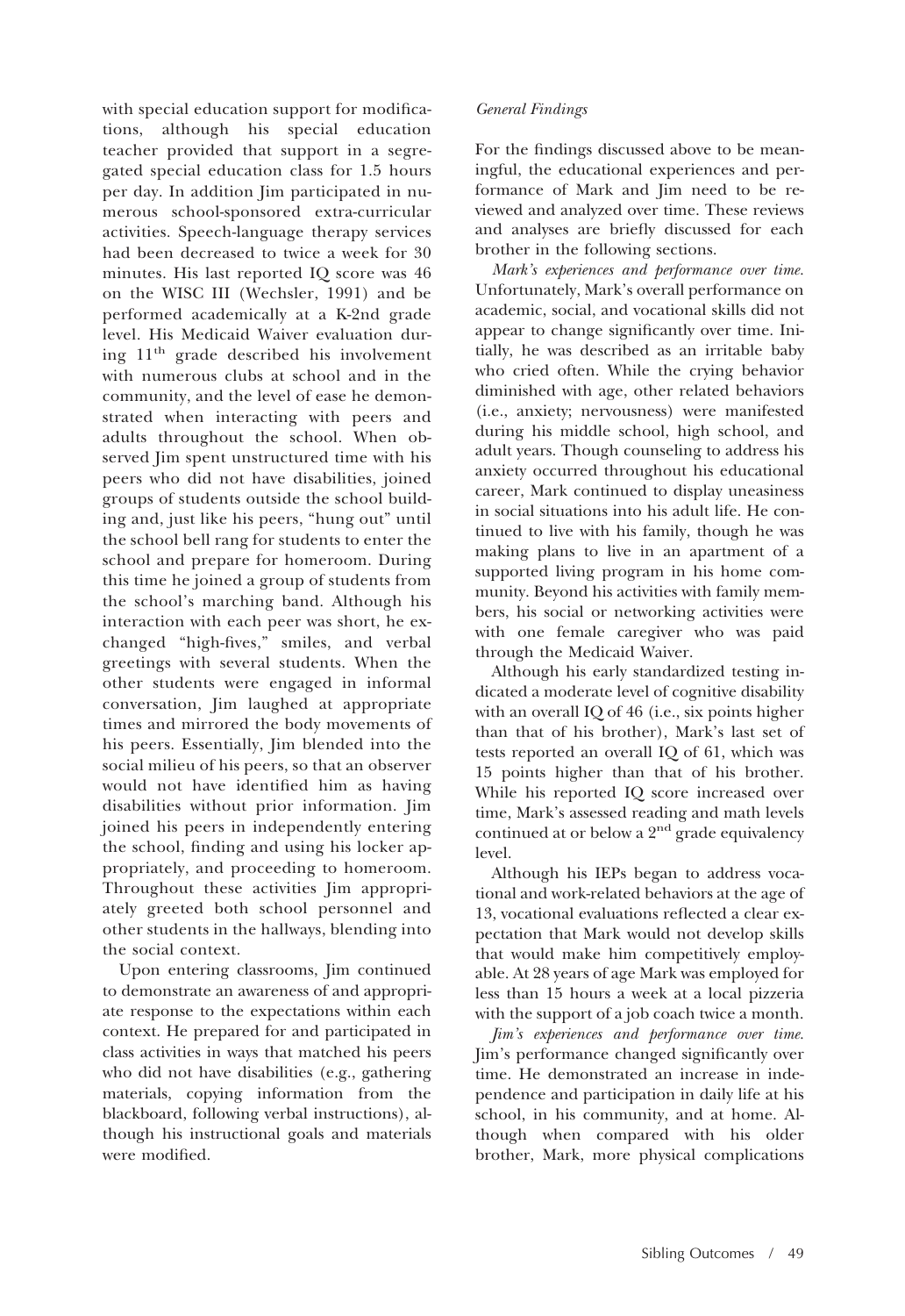were evident at Jim's birth (i.e., a cleft palate, a gastrointestinal tube for feeding, demonstration of failure to thrive, microcephaly, possible cortical blindness), these challenges were overcome and did not appear to have longterm impact on his involvement in the general education curriculum and extra-curricular activities at school. Though his overall standardized academic scores remained far lower than those of his older brother, Jim was more able to follow large group routines, use environmental supports and peers to seek answers to questions, and engage in a meaningful way in instructional activities related to the general education curriculum.

Although both Jim and his older brother were identified early in life as having high levels of anxiety, Jim's services and goals related to anxiety completely faded from his IEPs and records by  $3<sup>rd</sup>$  grade. Though when in 11th grade Jim still preferred consistent routines, he was able to tolerate schedule changes. In addition, he attended to the cues of others regarding social behavior, and demonstrated social competence when moving about his school, community, and home. This was a marked contrast from his older brother's behavior across environments and situations.

Jim's educational files did not reflect any specific vocational goals or objectives. Nor were there any predictions as to Jim's ability or inability to be competitively employed in the future. Though it is too early to study Jim's educational outcomes related to vocational skills, employability, independent living skills, or social networks in the community as an adult, the progress he demonstrated by the age of 17 was significantly more substantial than his brother's progress.

# **Discussion**

One argument that has been provided for developing inclusive education practices for students with significant disabilities has been that inclusive education practices are consistent with the students' civil rights, focusing on equal opportunity for access to general education curriculum, instruction, materials, and activities. This access has led to the inclusion of students with significant disabilities in state and district assessments and accountability sys-

tems, and has facilitated development of friendships with same-aged peers who do not have disabilities, leading to equal membership in peer groups and more extensive natural support networks. Finally, it has been hoped that through access to general education, accountability systems, and membership with peers in natural support networks the longterm outcomes for students with significant disabilities would be more positive than has been indicated in past follow-up studies.

The purpose of this study was to compare the long-term outcomes of services for two siblings with significant disabilities who had similar early diagnoses. While the brother who had attended inclusive school settings seemed poised for more positive post-school outcomes, the results must be viewed in light of the following limitations. First, descriptive data were collected and analyzed on only two individuals using case-study methodology. This small set of participants and methodology do not allow for generalization of findings to other individuals with significant disabilities. Second, while the authors collected data over time from multiple sources, no causal relationships between school placements and long-term outcomes are implied. We are aware that there are a myriad of individual student characteristics, setting characteristics, attitudes, and expectations of family members that surround any individual that may interact to influence post-school outcomes. The comparisons of outcomes addressed in this study occurred naturally in the lives of the two brothers. No effort was made to control for other variables that might account for the differences found. For instance, limited information was gathered in relation to the services provided in either the self-contained special education classes or the inclusive settings. No attempts were made during this study to influence the quality, type, or amount of those services, nor the availability or quality of the adult services.

In spite of these limitations, the brother who received inclusive services in general education contexts demonstrated more skills that were critical both to interacting with peers and adults who did not have disabilities, and to functioning independently across contexts, including at school, at home, and in the community. In addition, this brother acquired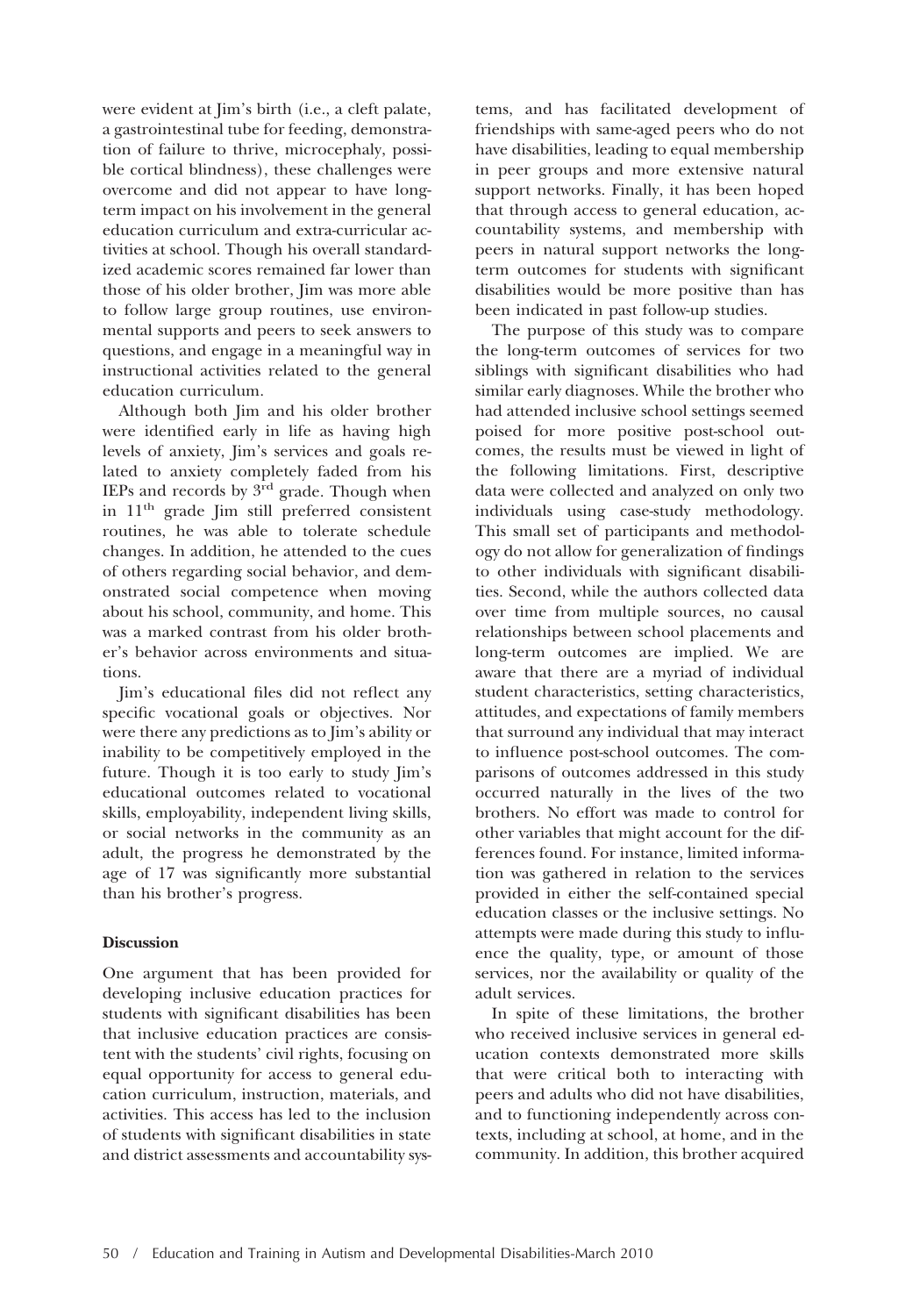and used knowledge and skills in meaningful naturally-occurring contexts. As he became a young adult, he developed and maintained a life that more closely approximated that of his same-age general education classmates, even though his IQ and achievement test scores were lower than those of his older brother who received special education services in selfcontained classes until he was 17 years of age.

It could be argued that the presence of a deeply involved parent advocate who over time had learned about child development, inclusive education, and the rights of students with disabilities could have accounted for differences between the educational experiences and progress made by her two sons. In his classic studies of adults with disabilities who had moved from institutional to community living environments, Edgerton (1967, 1978, 1984) discussed the influence of a "benefactor" on the lives of those individuals. This study seems to support that concept. Undoubtedly, the fact that the brothers' parents increasingly called for inclusive educational services over the years and exercised their due process rights when not satisfied with their sons' educational services impacted the nature and quality of services received by their younger son. Their role as advocates argues for the ongoing involvement of parents and others as benefactors who ensure that special education and related services, as well as adult services, provided for individuals with significant disabilities reflect each individual's needs and assist each individual in acquiring and maintaining a high quality of life. While most often advocates are students' parents, other family members, or guardians, any interested individual (e.g., teacher, paraprofessional, counselor, family friend) might serve in this role (see, for example, Alper, Schloss, & Schloss, 1995). In addition, the expectations of adult service providers, including vocational and home living personnel, appear to have become more positive. At one time expectations for adults with significant disabilities remained restricted to congregate care residential placement, adult day care, and sheltered, if any, employment. Today, it is more the norm for adult service providers to strive for the goals of independent or semiindependent living in the community and supported employment that leads to competitive

employment, as we have learned about the capabilities of persons with significant disabilities when appropriate training and supports are provided (Rizzo, 2002; Wehman 2006; Wehman, Brooke, Green, Hewett, & Tipton, 2008; White, 2004). Additional research is required, however, to understand the influence of the presence or absence of a "benefactor" in the lives of individuals with significant disabilities.

Another variable that might have influenced the outcomes achieved by the younger brother in this study was access to and participation in activities that fostered the development of self-advocacy and self-determination. While not specifically considered in this study, Jim, who was included in general education contexts, had access to role models without disabilities who were developing and using self-advocacy and self-determination skills in their daily lives. The mere access to these role models may have facilitated development of these skills. Additional research, however, is needed to assist in our understanding of the influence of such models in inclusive settings.

It would be simplistic to argue that placement in inclusive settings in and of itself leads to more positive outcomes. Post-school adjustment is undoubtedly determined by a complex set of interrelated factors. It seems likely that best practices in inclusive education, the presence of on-going benefactors/advocates who hold high expectations, and instruction in self-advocacy and self-determination skills all work in harmony to yield positive outcomes.

While the findings of this case study suggest that, when compared with services in self-contained special education settings, providing special education and related services in inclusive general education settings may lead to better outcomes for students with significant disabilities, these results must be viewed with caution. Considerably more research that involves many more individuals with significant disabilities over multiple years is needed before widespread conclusions can be derived about the efficacy of services in these settings. Until such research is conducted, however, this study offers encouragement that the current trend to include students with significant disabilities in general education contexts can lead to positive long-term outcomes.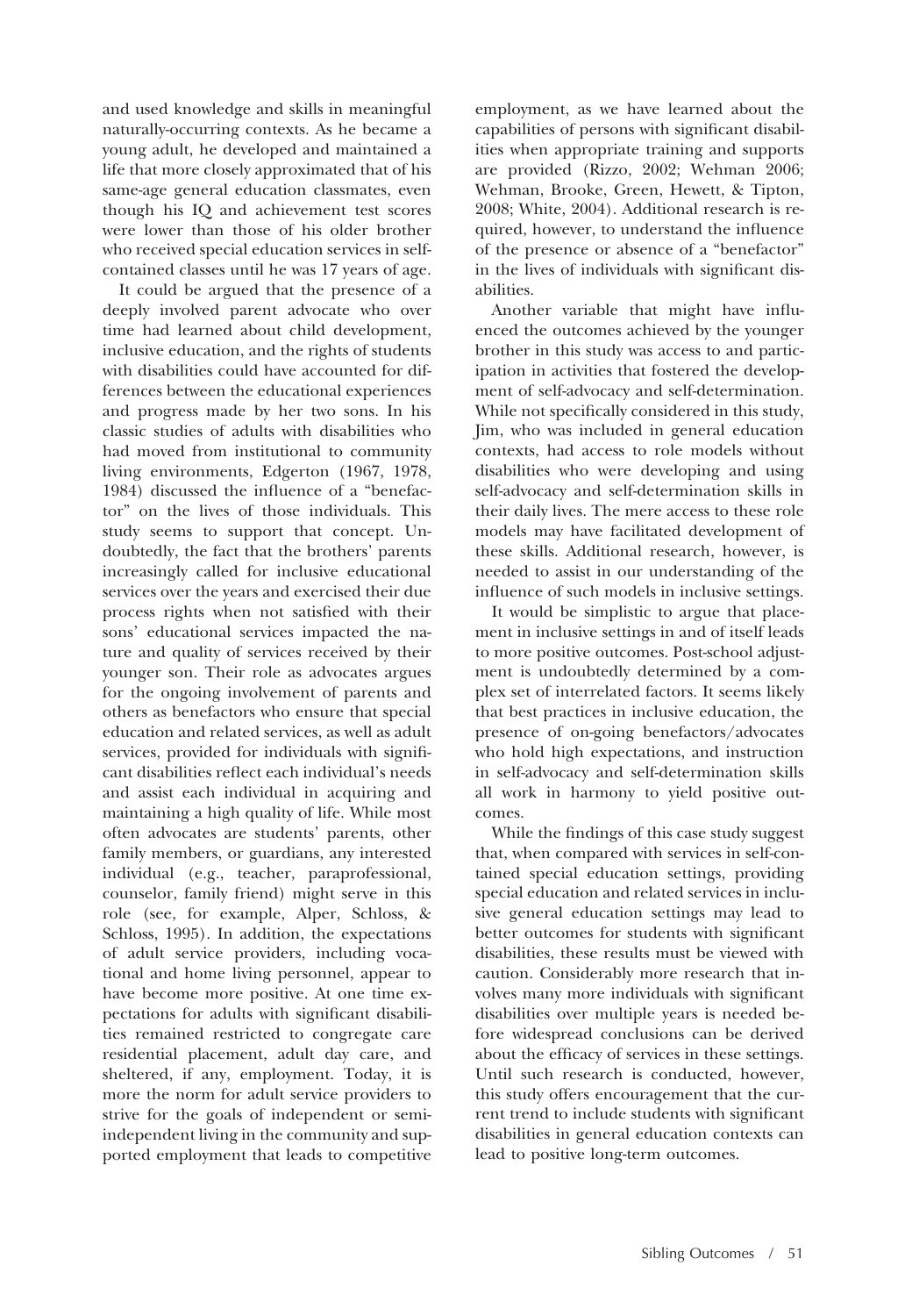#### **References**

- Alper, S. (2003). The relationship between inclusion and other trends in education. In D. L. Ryndak & S. Alper (Eds.), *Curriculum and instruction for students with significant disabilities in inclusive settings* (2nd ed; pp. 13–30). Boston: Allyn and Bacon.
- Alper, S., Schloss, P. J., & Schloss, C. N. (1995). *Students with disabilities: Consultation and advocacy*. Boston: Allyn and Bacon.
- Bogdan, R., & Taylor, S. (1975). *Introduction to qualitative research methods*. New York: John Wiley.
- Creswell, J. W. (2003). *Research design: Qualitative, quantitative, and mixed methods approaches* (2nd ed). Thousand Oaks, CA: Sage Publishing.
- Edgar, E. (1987). Secondary programs in special education: Are many of them justifiable? *Exceptional Children, 53,* 555–561.
- Edgerton, R. B. (1967). *The cloak of competence: Stigma in the lives of the mentally retarded.* Berkeley, CA: University of California Press.
- Edgerton, R. B., & Bercovici, S. M. (1978). The cloak of competence: Years later. *American Journal of Mental Deficiency, 80,* 485– 497.
- Edgerton, R. B., Bollinger, M., & Herr, B. (1984). The cloak of competence: After two decades. *American Journal of Mental Deficiency 88,* 345–351.
- Fisher, M., & Meyer, L. H. (2002). Development and social competence after two years for students enrolled in inclusive and self-contained educational programs. *Research and Practice for Persons with Severe Disabilities, 27,* 165–174.
- Fisher, D., & Ryndak, D. L. (Eds.) (2001). *Foundations of inclusive education: A compendium of articles on effective strategies to achieve inclusive education*. Baltimore: Paul H. Brookes.
- Fisher, D., Sax, C, & Jorgensen, C. M. (1998). Philosophical foundations of inclusive, restructuring schools. In C. M. Jorgensen (Ed.), *Restructuring high schools for all students: Taking inclusion to the next level* (pp. 29 – 47). Baltimore: Paul H. Brookes.
- Hammersley, M., & Atkinson, P. (1995). *Ethnography: Principles in practice* (2<sup>nd</sup> ed). London: Routledge.
- Haring, K. A., & Lovett, D. L. (1990). A follow-up study of special education graduates. *Journal of Special Education, 23,* 463– 477.
- Johnson, D. R., Bloomberg, L., Lin, H. C., McGrew, K., Bruininks, R. H., & Kim, C. (1995). *A secondary analysis of the findings from the National Longitudinal Study: An examination of the postschool outcomes of youth with severe disabilities*. Minneapolis, MN: University of Minnesota, Institute on Community Integration.
- Karagiannis, A., Stainback, W., & Stainback, S. (1996). In S. Stainback & W. Stainback (Eds.),

*Inclusion: A guide for educators* (pp. 3–28). Baltimore: Paul H. Brookes.

- Kliewer, C. (1998). The meaning of inclusion. *Mental Retardation, 36,* 317–321.
- Kvale, S. (1996). *Interviews: An introduction to qualitative research interviewing.* Thousand Oaks, CA: Sage Publishing.
- Lipsky, D. K., & Gartner, A. (1997). *Inclusion and school reform: Transforming America's classrooms*. Baltimore: Paul H. Brookes.
- Mason, J. (1996). *Qualitative researching*. Thousand Oaks, CA: Sage Publishing.
- McGregor, G., & Vogelsberg, T. (1998). *Inclusive schooling practices: Pedagogical and research foundations: A synthesis of the literature that informs best practices about inclusive schooling*. Baltimore: Paul H. Brookes.
- McLaughlin, T., Ryndak, D. L., & Alper, S. (2008). The beneficial outcomes of inclusive education: A research summary. Conference proceedings. Paris, France.
- Mertens, D. M. (2005). *Research and evaluation in education and psychology: Integrating diversity with quantitative, qualitative, and mixed methods* (2<sup>nd</sup> ed). Thousand Oaks: Sage Publications.
- National Center on Disability and Social Security Administration (2000, November). *Transition and post-secondary outcomes for youth with disabilities: Closing the gap to post-secondary education and employment.* Retrieved from http://www.ncd.gov/ newsroom/publications/2000/publications.htm
- Patton, M. (1990). *Qualitative evaluation and research methods*. Newbury Park, CA: Sage Publishing.
- Rizzo, D. (2002). With a little help from my friends: Supported self-employment for people with severe disabilities. *Journal of Vocational Rehabilitation 17,* 179 –205.
- Rubin, H. J., & Rubin, I. S. (1995). *Qualitative interviewing: The art of hearing data.* Thousand Oaks, CA: Sage Publishing.
- Ryndak, D. L., & Fisher, D. (Eds.) (2003). *The foundations of inclusive education: A compendium of articles on effective strategies to achieve inclusive education* (2nd ed). Baltimore, MD: Paul H. Brookes.
- Ryndak, D. L., Morrison, A. P., & Sommerstein, L. (1999). Literacy prior to and after inclusion in general education settings. *Journal of the Association for Persons with Severe Handicaps, 24,* 5–22.
- Sandler, A. G. (1999). Short-changed in the name of socialization? Acquisition of functional skills by students with severe disabilities. *Mental Retardation, 37,* 148 –150.
- Silverman, D. (1993). *Interpreting qualitative data: Methods for analysing talk, text and interaction*. Thousand Oaks, CA: Sage Publishing.
- Strauss, A., & Corbin, J. (1998). *Basics of qualitative research: Techniques and procedures for developing*